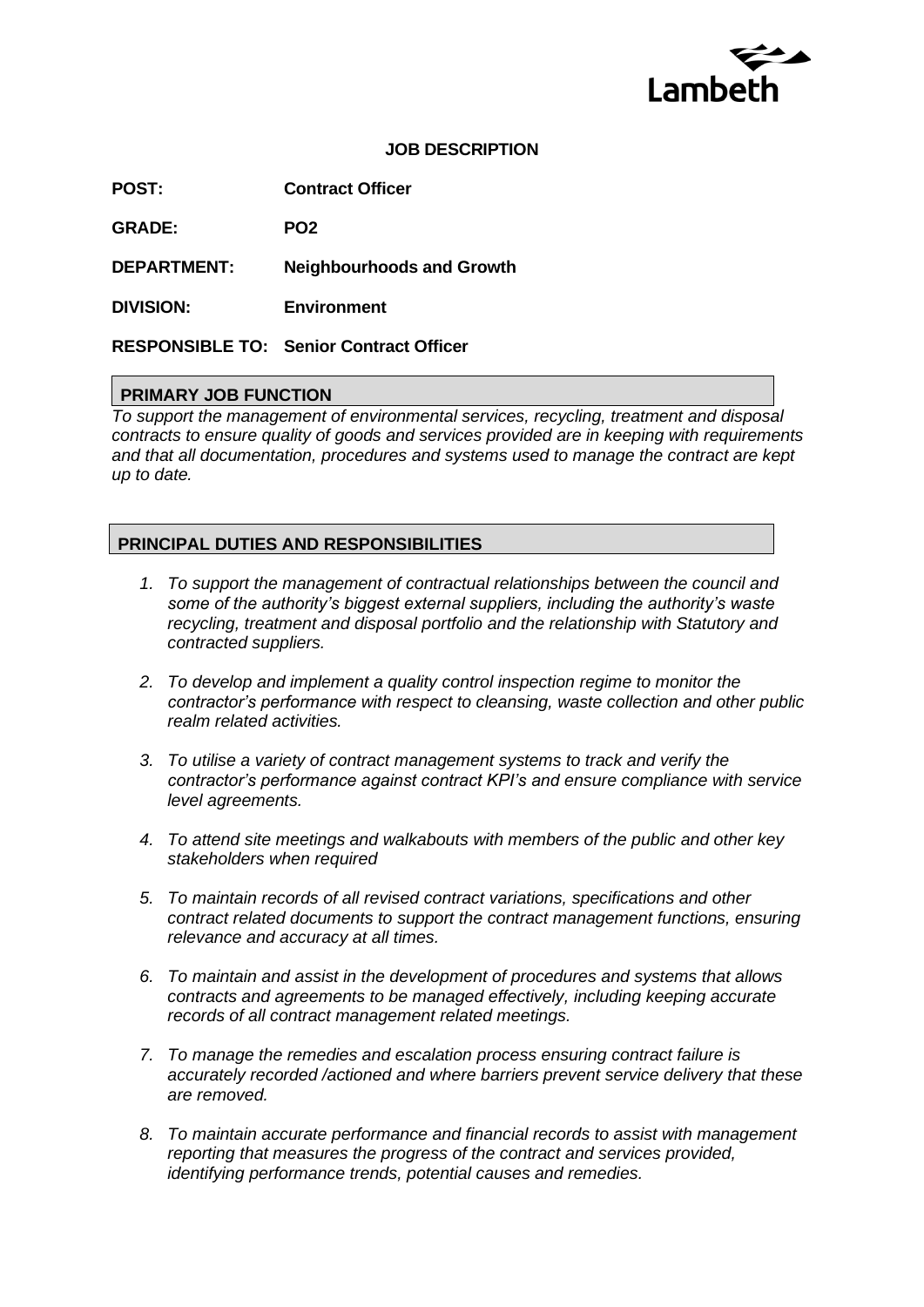

- *9. To develop relationships internally and externally at all levels that support customer focused service. This includes representing the council at public meetings, industry forums and other related functions.*
- *10. To be fully aware of and understand legislation pertaining to the service area and work with external groups, contractors, internal operational and enforcement teams to ensure compliance with this and to support local priorities, including the use of problem solving techniques to deliver sustained improvements to the quality the public realm.*
- *11. To establish a strong working relationship with colleagues across the council that*  ensures transparency in all areas and compliance and best practice in terms of *contract and supplier relationship management.*
- *12. To support the financial processes that enable the smooth running of the contracts and agreements. To analyse invoices and provide information to senior officers to approve payment or sanction.*
- *13. To provide first stage assurance to senior managers, Councillors and the public that the contract performance information is accurate to a degree that informed decision can be made and agreed activity and process are being discharged appropriately.*
- *14. To maintain documents and processes that ensure full compliance with audit and second tier assurance process and local contract management principles.*
- *15. To support and when appropriate lead on the procurement of service and goods contracts that support the environmental service area.*
- *16. To support the lead member in the management of the Waste, Recycling and Street-Cleansing Service contract.*
- *17. To deputise for the Senior Contract Officer in their absence.*

#### **GENERIC DUTIES**

*Duties expected to be undertaken by all council employees* 

- To carry out the duties of the post in accordance with the Data Protection Act, the Computer Misuse Act, the Health & Safety at Work Act, and other relevant legislation, as well as Council policies, procedures, Standing Orders and Financial Regulations.
- To Carry out the duties of this post with due regard to the Council's Equal Opportunities Policy.
- To take responsibility, appropriate to the post for tackling racism and promoting good race, ethnic and community relationships.
- To actively promote and uphold the councils code of conduct, FRESH Values, Priorities and service standards.
- To undertake other duties appropriate to the grade as directed by management.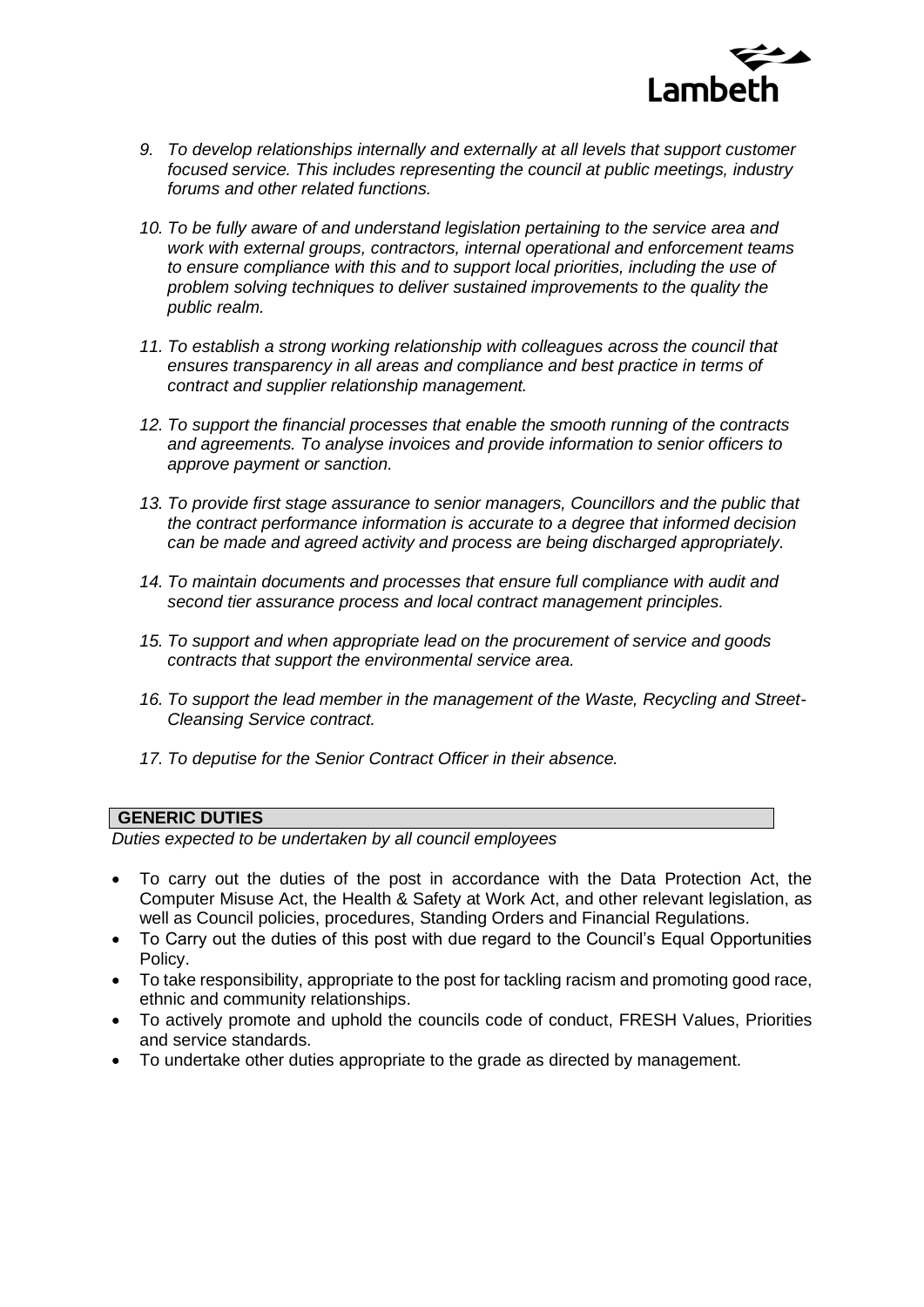

1

## **LONDON BOROUGH OF LAMBETH**

## **NEIGHBOURHOODS AND GROWTH DEPARTMENT**

# **PERSON SPECIFICATION – CONTRACT OFFICER**

 $\mathsf I$ 

| It is essential that in your written supporting statement you give evidence or examples of your proven<br>experience in each of the short-listing criteria marked Application (A)<br>You should expect that all areas listed below will be assessed as part of the interview and assessment<br>process should you be shortlisted. |                                                                                                                                                                                                                                       |                |                |  |
|-----------------------------------------------------------------------------------------------------------------------------------------------------------------------------------------------------------------------------------------------------------------------------------------------------------------------------------|---------------------------------------------------------------------------------------------------------------------------------------------------------------------------------------------------------------------------------------|----------------|----------------|--|
| If you are applying under the Disability Confident scheme, you will need to give evidence or examples of<br>your proven experience in the areas marked with a "Tick" $(\checkmark)$ on the person specification when you<br>complete the application form.                                                                        |                                                                                                                                                                                                                                       |                |                |  |
|                                                                                                                                                                                                                                                                                                                                   | <b>RELEVANT EDUCATION and EXPERIENCE</b>                                                                                                                                                                                              | A/IT           |                |  |
| E1                                                                                                                                                                                                                                                                                                                                | A degree level qualification in a relevant discipline and evidence of continuing<br>professional development, where no degree is held experience (more than 1 year) of<br>contract management and continued professional development. | $\checkmark$ A |                |  |
| E2                                                                                                                                                                                                                                                                                                                                | Experience of using management information, performance management and<br>monitoring and review reporting.                                                                                                                            | $\checkmark$ A |                |  |
| E <sub>3</sub>                                                                                                                                                                                                                                                                                                                    | Experience of financial management                                                                                                                                                                                                    |                |                |  |
|                                                                                                                                                                                                                                                                                                                                   | <b>KEY KNOWLEDGE and ABILITIES</b>                                                                                                                                                                                                    |                |                |  |
| <b>K1</b>                                                                                                                                                                                                                                                                                                                         | Experience of commissioning procuring and management of environmental contracts<br>in a local government context.                                                                                                                     |                | $\checkmark$ A |  |
| K <sub>2</sub>                                                                                                                                                                                                                                                                                                                    | Experience of waste and environmental management including current and pending<br>legislation                                                                                                                                         |                | $\checkmark$ A |  |
|                                                                                                                                                                                                                                                                                                                                   | <b>Behaviours</b>                                                                                                                                                                                                                     |                |                |  |
| <b>B2</b>                                                                                                                                                                                                                                                                                                                         | <b>Focuses on people</b>                                                                                                                                                                                                              |                |                |  |
|                                                                                                                                                                                                                                                                                                                                   | Takes time to understand business needs and priorities and their implications on<br>other residents and businesses in the area.                                                                                                       |                |                |  |
|                                                                                                                                                                                                                                                                                                                                   | Provides accurate and up-to-date information to those that require it.                                                                                                                                                                |                |                |  |
| <b>B4</b>                                                                                                                                                                                                                                                                                                                         | <b>Takes Ownership</b>                                                                                                                                                                                                                |                | $\checkmark$ A |  |